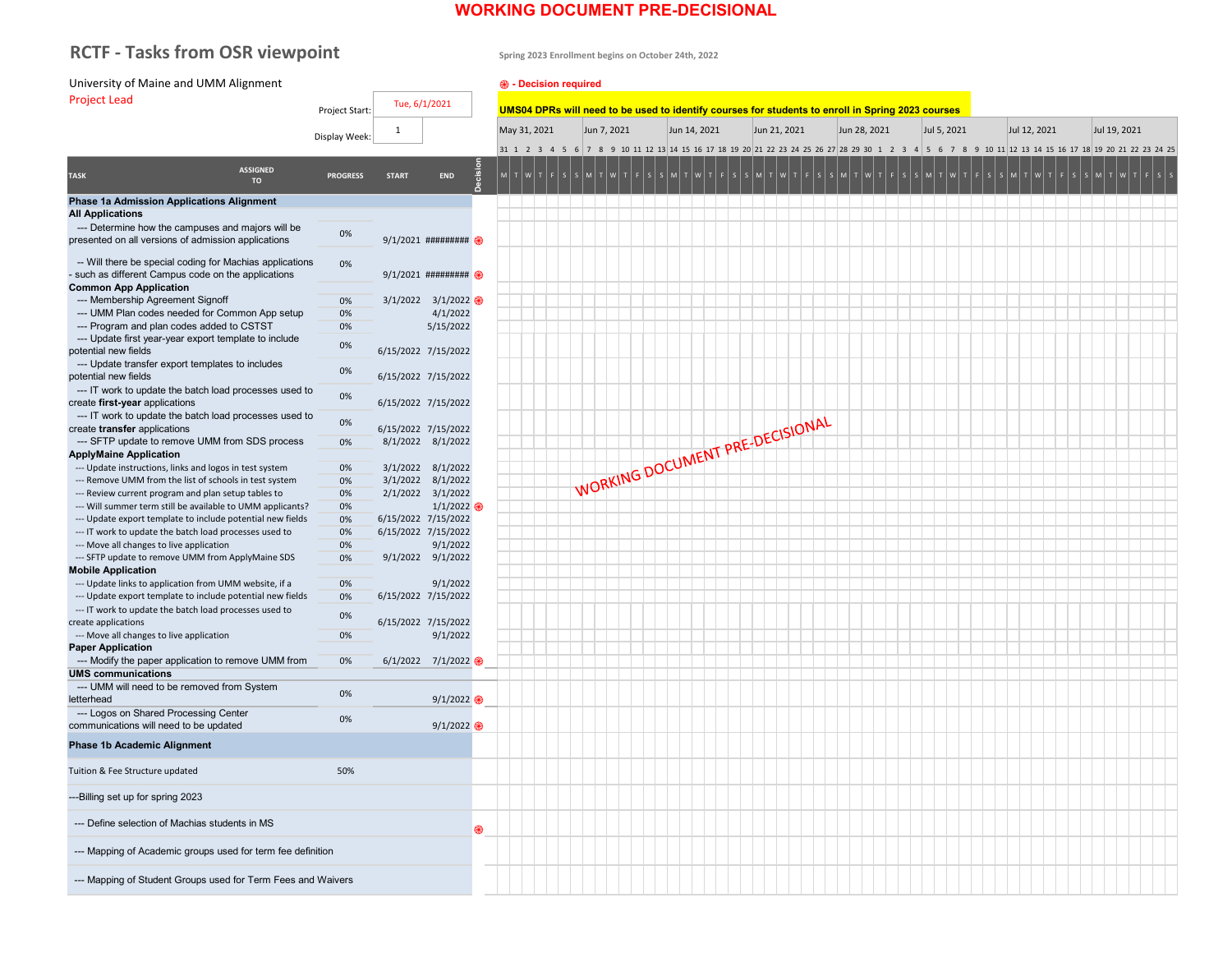## **WORKING DOCUMENT PRE-DECISIONAL**

| --- Mapping of Equation Variable values used for Term Fees and Waivers                            |     |                  |                   |               |
|---------------------------------------------------------------------------------------------------|-----|------------------|-------------------|---------------|
| --- Create new Tution Groups in UMS05 for Machias                                                 |     |                  |                   |               |
| --- Mapping of Item Types to UMS05                                                                |     |                  |                   |               |
| Course & Program Alignment                                                                        | 50% | 6/1/21           | 9/14/21           |               |
| Academic Structure - includes money flow (Late to need)                                           | 80% | 6/1/21           | 9/14/21           |               |
| <b>Test Academic Structure in Test Environment</b>                                                |     | 9/14/21          | 10/14/21          |               |
| --- Build UMS04 Program/Plan Structure and<br>courses in Test                                     |     | 9/14/21          | 9/21/21           |               |
| --- Build X% of DPRs in Test Environment                                                          |     | 9/14/21          |                   |               |
| --- Move some students to UMS05 in Test Environment                                               |     |                  |                   |               |
| <b>Build UMS04 Program/Plan structure in UMS05</b>                                                | 0%  |                  | 10/14/21 10/28/21 |               |
| Manually Build UMS04 courses in UMS05 (late)<br>Includes course equivalencies, prereq, and repeat | 0%  | 10/28/21 3/27/22 |                   |               |
| Policy Alignment / Agreement/Setup in MaineStreet                                                 | 40% | 6/1/21           | 6/26/22           |               |
| Diploma's - All UMaine?                                                                           | 0%  | date             | date              | $\circledast$ |
| Transcripts                                                                                       | 0%  | date             | date              | ֎             |
| Degree Progress Reports Programmed                                                                | 0%  | 3/27/22          | 6/5/22            |               |
| Create working '22-'23 common catalog                                                             | 0%  | 9/15/21          | 8/16/22           |               |
| Publish online '22-'23 common catalog                                                             | 0%  |                  | 8/16/22 8/30/22   |               |
| <b>Phase 2 Course Scheduling for Spring 2023</b>                                                  |     |                  |                   |               |
| <b>Setup Infosilem to include UMM</b>                                                             | 0%  | 1/10/22          | 5/10/22           |               |
| Add UMM to UM 25 Live                                                                             | 0%  | 1/12/22          | 7/11/22           |               |
| <b>DCU Infosilem Training</b>                                                                     | 0%  | 7/12/22          | 8/12/22           |               |
| DCU Fall '22 Sch Classes                                                                          | 0%  | 7/12/22          | 8/12/22           |               |
| System schedules Orono courses (Machias?)                                                         | 0%  | 8/16/22          | 9/10/22           | R             |
| Review of Spring '23 Sch (Infosilem)                                                              | 0%  | 9/13/22          | 9/23/22           |               |
| Upload Spring '23 sch to MaineStreet & Cleanup                                                    | 0%  | 9/27/22          | 10/7/22           |               |
| Pull Schedule into 25Live                                                                         | 0%  | 9/30/22          | 9/30/22           |               |
| Sch Viewable in MaineStreet                                                                       | 0%  |                  | 10/10/22 10/10/22 |               |
| <b>Phase 3 Move Students from UMS04 to UMS05</b>                                                  |     |                  |                   |               |
| <b>Update Transfer Rules</b>                                                                      | 0%  | date             | date              | <b>&amp;</b>  |
| Determine how to designate a UMM student in UMS05                                                 | 0%  |                  | 6/15/21           | 2             |
| Move EACH Student - manually (initial input)                                                      | 0%  | 6/25/22          | 8/24/22           |               |
| First quality check of EACH student's record                                                      | 0%  |                  | 8/24/22 9/11/22   |               |
|                                                                                                   |     |                  |                   |               |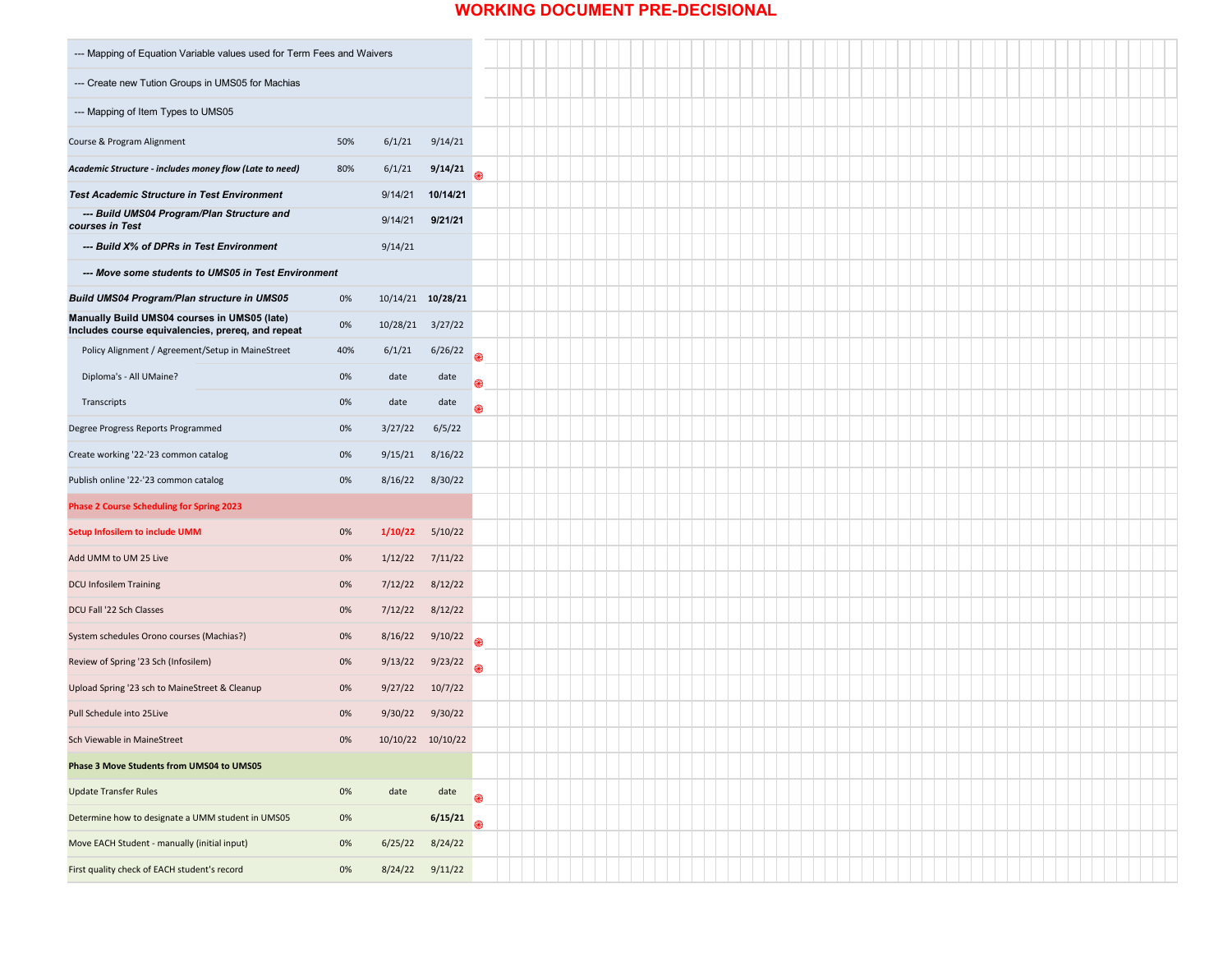### **WORKING DOCUMENT PRE-DECISIONAL**

| 2nd quality check of EACH student's record                                                                                                            | 0%    | 9/11/22             | 9/29/22    |               |
|-------------------------------------------------------------------------------------------------------------------------------------------------------|-------|---------------------|------------|---------------|
| Post EACH student's record                                                                                                                            | 0%    | 9/29/22             | 10/3/22    |               |
| Test DPR and Transfer credit for students                                                                                                             | 0%    | 10/3/22             | 10/7/22    |               |
| <b>Assign Advisors</b>                                                                                                                                | 0%    | $9/11/22$ $9/14/22$ |            |               |
| <b>Transfer Fall 2022 courses</b><br>for students to UMS05                                                                                            |       | 12/27/21            | <b>TBD</b> |               |
| ** Clean-up transfer work includes Incomplete grades<br>(F'22)                                                                                        | 0%    | $12/27/21$ 6/25/22  |            |               |
| <b>Phase 4 Additional Task</b>                                                                                                                        |       |                     |            |               |
| Add UMM Faculty & Staff to UMS05                                                                                                                      | 0%    | 9/1/22              | date       |               |
| Update MaineStreet Security for UMM folks                                                                                                             | $0\%$ |                     |            |               |
| <b>Update Curriculog</b>                                                                                                                              | 0%    | 8/20/22             | date       |               |
| <b>Update NSC structure</b>                                                                                                                           | 0%    | date                | date       |               |
| <b>Update NEBHE</b>                                                                                                                                   |       |                     |            | ֎             |
| Enrollment security for UMM faculty & Staff                                                                                                           | 0%    | 9/1/22              | date       | ֎             |
| Communication Plan to applicants AND CURRENT<br>Students before during and after transition                                                           | 0%    | 4/1/22              | 2/1/23     | 2             |
| Student groups coding                                                                                                                                 | 0%    | 9/30/22             | date       |               |
| Immunization Status & Checklist                                                                                                                       | 0%    | date                | date       |               |
| Residency requirements for degree                                                                                                                     | 0%    | date                | date       | ֎             |
| Work with IT integration team to identify system<br>integrations that will need to be modified. Possible<br>examples: EAB, Brightspace, Card Services |       |                     |            |               |
| What form of EAB is ussed for UMM students?                                                                                                           | $0\%$ | date                | date       | $\circledast$ |
|                                                                                                                                                       |       |                     |            |               |
| Insert new rows ABOVE this one                                                                                                                        |       |                     |            |               |